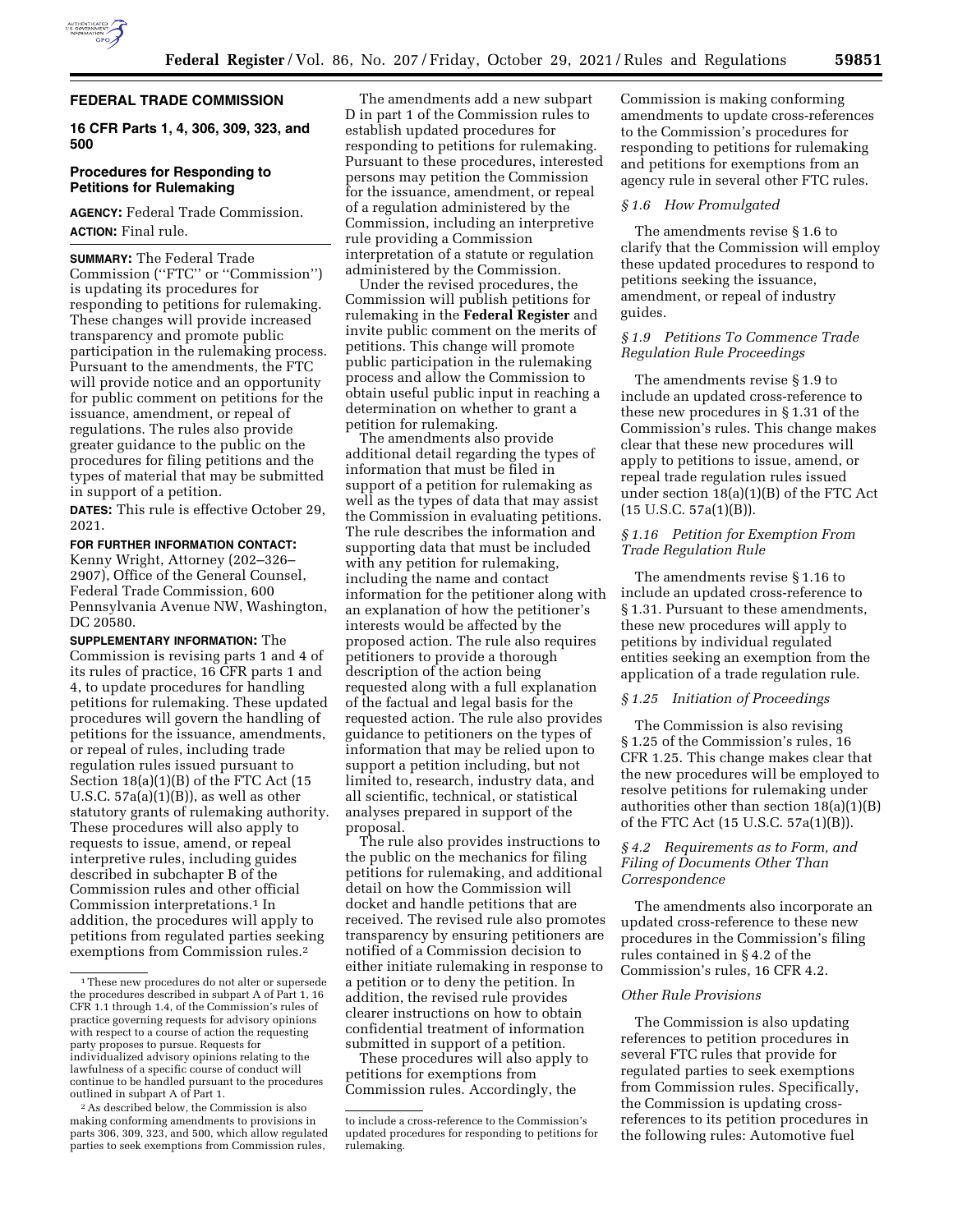ratings, certification and posting, 16 CFR part 306; Labeling requirements for alternative fuels and alternative fueled vehicles, 16 CFR part 309; Made in USA Labeling Rule, 16 CFR part 323; and Regulations under section 4 of the Fair Packaging and Labeling Act, 16 CFR part 500.

#### **IV. Procedural Requirements**

This rule is exempt from the notice and comment requirements of the Administrative Procedure Act, 5 U.S.C. 553(b), as a rule of agency organization, practice, and procedure. In addition, only substantive rules require publication 30 days prior to their effective date. 5 U.S.C. 553(d). Therefore, this final rule is effective upon publication in the **Federal Register**. The requirements of the Regulatory Flexibility Act also do not apply.3

The Office of Management and Budget (''OMB'') has approved the information collections associated with requests for Commission action pursuant to the Commission's rules of practice, including the petitions covered by these amendments. OMB has approved these information collections through June 30, 2024 (OMB Control No. 3084–0169). These amendments revise the procedures the Commission will employ to respond to such petitions and provide additional guidance to the public on what types of information and supporting materials should be submitted in support of a petition to allow the Commission to respond effectively. The amendments do not impose additional requirements and do not require further OMB clearance.

Pursuant to the Congressional Review Act (5 U.S.C. 801 *et seq.*), the Office of Information and Regulatory Affairs designated this rule as not a ''major rule,'' as defined by 5 U.S.C. 804(2).

## **List of Subjects**

# *16 CFR Part 1*

Administrative practice and procedure.

#### *16 CFR Part 4*

Administrative practice and procedure, Freedom of information.

## *16 CFR Part 306*

Fuel ratings, Fuel, Gasoline, Incorporation by reference, Trade practices.

*16 CFR Part 309* 

Alternative fuel, Alternative fueled vehicle, Energy conservation, Labeling, Reporting and recordkeeping, Trade practices.

## *16 CFR Part 323*

Labeling, U.S. origin.

## *16 CFR Part 500*

Fair Packaging and Labeling Act, Incorporation by reference, Labeling, Packaging and containers, Trade practices.

For the reasons set forth in the preamble, the Federal Trade Commission amends title 16, chapter I, subchapter A of the Code of Federal Regulations as follows:

# **PART 1—GENERAL PROCEDURES**

■ 1. The authority citation for part 1 continues to read as follows:

**Authority:** 15 U.S.C. 46; 15 U.S.C. 57a; 5 U.S.C. 552; 5 U.S.C. 601 note.

■ 2. Add an authority citation for subpart A to read as follows:

**Authority:** 15 U.S.C. 46, unless otherwise noted.

■ 3. Revise § 1.6 to read as follows:

#### **§ 1.6 How promulgated.**

Industry guides  $1$  are promulgated by the Commission on its own initiative or pursuant to petition filed with the Secretary pursuant to § 1.31, by any interested person or group, when it appears to the Commission that guidance as to the legal requirements applicable to particular practices would be beneficial in the public interest and would serve to bring about more widespread and equitable observance of laws administered by the Commission. In connection with the promulgation of industry guides, the Commission at any time may conduct such investigations, make such studies, and hold such conferences or hearings as it may deem appropriate. All or any part of any such investigation, study, conference, or hearing may be conducted under the provisions of subpart A of part 2 of this chapter.

■ 4. Revise the authority citation for subpart B of Part 1 to read as follows:

**Authority:** 5 U.S.C. 552; 5 U.S.C. 601 note; 15 U.S.C. 46; 15 U.S.C. 57a.

■ 5. Revise § 1.9 to read as follows:

#### **§ 1.9 Petitions to commence trade regulation rule proceedings.**

Trade regulation rule proceedings may be commenced by the Commission

upon its own initiative or pursuant to written petition filed with the Secretary by any interested person stating reasonable grounds therefor. Such petitions will be handled in the same manner and pursuant to the same procedures as prescribed in § 1.31 of this chapter.

■ 6. Revise § 1.16 to read as follows:

#### **§ 1.16 Petition for exemption from trade regulation rule.**

Any person to whom a rule would otherwise apply may petition the Commission for an exemption from such rule. Petitions for exemptions will be handled in the same manner and pursuant to the same procedures as prescribed in § 1.31 of this chapter.

■ 7. Revise the authority citation for subpart C of Part 1 to read as follows:

**Authority:** 15 U.S.C. 46; 5 U.S.C. 601 note.

■ 8. Revise § 1.25 to read as follows:

## **§ 1.25 Initiation of rulemaking proceedings—petitions.**

Proceedings for the issuance, amendment, or repeal of rules issued pursuant to authorities other than Section 18(a)(1)(B) of the FTC Act (15 U.S.C. 57a(1)(B)), including proceedings for exemption of products or classes of products from statutory requirements, may be commenced by the Commission upon its own initiative or pursuant to petition. Such petitions will be handled in the same manner and pursuant to the same procedures as prescribed in § 1.31 of this chapter.

■ 9. Add subpart D, consisting of § 1.31, to read as follows:

#### **Subpart D—Petitions for Rulemaking or Exemption**

**Authority:** 15 U.S.C. 46; 15 U.S.C. 57a; 5 U.S.C. 601 note.

#### **§ 1.31 Procedures for addressing petitions.**

(a) *Petitions for rulemaking.* An interested person may petition for the issuance, amendment, or repeal of a rule, administered by the Commission pursuant to Section 18(a)(1)(B) of the FTC Act (15 U.S.C. 57a(1)(B)) or other statutory authorities. A request to issue, amend, or repeal an interpretive rule, including an industry guide, may also be submitted by petition. For purposes of this section, a ''petition'' means a written request to issue, amend, or repeal a rule or interpretive rule administered by the Commission or a petition seeking an exemption from the coverage of a rule.

(b) *Requirements.* Petitions must include the following information:

<sup>3</sup>A regulatory flexibility analysis under the RFA is required only when an agency must publish a notice of proposed rulemaking for comment. *See* 5 U.S.C. 603.

<sup>&</sup>lt;sup>1</sup> In the past, certain of these have been promulgated and referred to as trade practice rules.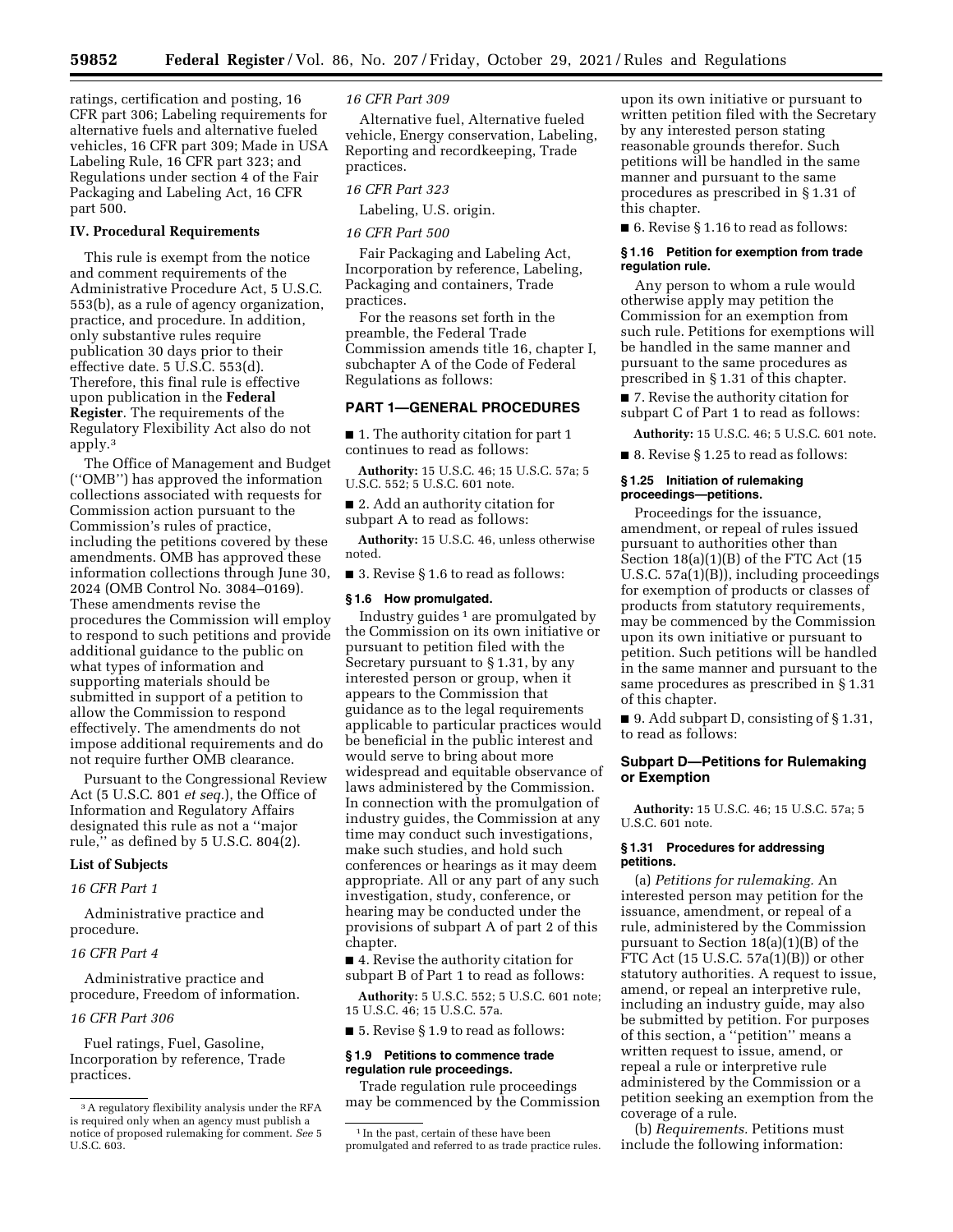(1) The petitioner's full name, address, telephone number, and email address (if available), along with an explanation of how the petitioner's interests would be affected by the requested action;

(2) A full statement of the action requested by the petitioner, including the text and substance of the proposed rule or amendment, or a statement identifying the rule proposed to be repealed, and citation to any existing Commission rules that would be affected by the requested action;

(3) A full statement of the factual and legal basis on which the petitioner relies for the action requested in the petition, including all relevant facts, views, argument, and data upon which the petitioner relies, as well as information known to the petitioner that is unfavorable to the petitioner's position. The statement should identify the problem the requested action is intended to address and explain why the requested action is necessary to address the problem.

(c) *Supporting data.* If an original research report is used to support a petition, the information should be presented in a form that would be acceptable for publication in a peer reviewed scientific or technical journal. If quantitative data are used to support a petition, the presentation of the data should include a complete statistical analysis using conventional statistical methods. Sources of information appropriate to use in support of a petition include, but are not limited to:

(1) Professional journal articles,

- (2) Research reports,
- (3) Official government statistics,
- (4) Official government reports,
- (5) Industry data, and
- (6) Scientific textbooks.

(d) *Filing.* A petition should be submitted via email to *[electronicfilings@](mailto:electronicfilings@ftc.gov) [ftc.gov](mailto:electronicfilings@ftc.gov)* or sent via postal mail or commercial delivery to Federal Trade Commission, Office of the Secretary, Suite CC–5610, 600 Pennsylvania Avenue NW, Washington, DC 20580. If the petition meets the requirements for Commission consideration described in this section, the Secretary will assign a docket number to the petition. Once a petition has been docketed, the FTC will notify the petitioner in writing and provide the petitioner with the number assigned to the petition and an agency contact for inquiries relating to the petition. The petition number should be referenced by the petitioner in all contacts with the agency regarding the petition.

(e) *Confidential treatment.* If a petition contains material for which the petitioner seeks confidential treatment,

the petitioner must file a request for confidential treatment that complies with § 4.9(c) of this chapter and two versions of the petition and all supporting materials, consisting of a confidential and a public version. Every page of each such document shall be clearly and accurately labeled ''Public'' or ''Confidential.'' In the confidential version, the petitioner must use brackets or similar conspicuous markings to indicate the material for which it is claiming confidential treatment. In the public version, the petitioner must redact all material for which it seeks confidential treatment in the petition and supporting materials or all portions thereof for which confidential treatment is requested. The written request for confidential treatment that accompanies the petition must include a description of the material for which confidential treatment is requested and the factual and legal basis for the request. Requests for confidential treatment will only be granted if the General Counsel grants the request in accordance with the law and the public interest, pursuant to § 4.9(c) of this chapter.

(f) *Notice and public comment.* After a petition has been docketed as described in paragraph (d) of this section, the Office of the Secretary will provide public notice of the petition on behalf of the Commission in the **Federal Register** and publish the document online for public comment for 30 days through the Federal eRulemaking portal at *[https://www.regulations.gov.](https://www.regulations.gov)* Any person may file a statement in support of or in opposition to a petition prior to Commission action on the petition by following the instructions provided in the **Federal Register** notice inviting comment on the petition. All comments on a petition will become part of the public record.

(g) *Resolution of petitions.* The Commission may grant or deny a petition in whole or in part. If the Commission determines to commence a rulemaking proceeding in response to a petition, the Commission will publish a rulemaking notice in the **Federal Register** and will serve a copy of the notice initiating the rulemaking proceeding on the petitioner. If the petition is deemed by the Commission as insufficient to warrant commencement of a rulemaking proceeding, the Commission will make public its determination and notify the petitioner, who may be given the opportunity to submit additional data. Petitions that are moot, premature, repetitive, frivolous, or which plainly do not warrant consideration by the Commission may be denied or

dismissed without prejudice to the petitioner.

#### **PART 4—MISCELLANEOUS RULES**

■ 10. The authority citation for part 4 continues to read as follows:

**Authority:** 15 U.S.C. 46.

■ 11. Amend § 4.2 by adding paragraph (a)(1)(iii) to read as follows:

**§ 4.2 Requirements as to form, and filing of documents other than correspondence.** 

- $(a) * * * *$
- $(1) * * * *$

(iii) Petitions for rulemaking and petitions for exemptions from rules shall instead be filed in the manner prescribed in § 1.31 of this chapter.

# **PART 306—AUTOMOTIVE FUEL RATINGS, CERTIFICATION AND POSTING**

\* \* \* \* \*

■ 12. The authority citation for part 306 continues to read as follows:

**Authority:** 15 U.S.C. 2801 *et seq.;* 42 U.S.C. 17021.

■ 13. Revise § 306.10(b)(2) to read as follows:

## **§ 306.10 Automotive fuel rating posting.**

(b) \* \* \*

(2) You may petition for an exemption from the placement requirements. You must state the reasons that you want the exemption. Petitions for exemptions will be handled pursuant to the procedures prescribed in § 1.31 of this chapter.

\* \* \* \* \*

■ 14. Amend § 306.12 by:

 $\blacksquare$  a. In paragraph (a)(2), revising the last two sentences; and

■ b. In paragraph (a)(3), revising the last two sentences.

The revisions to read as follows:

#### **§ 306.12 Labels.**

 $(a) * * * *$ 

 $(2)$  \* \* \* You must state the size and contents of the label that you wish to use, and the reasons that you want to use it. Petitions for exemptions will be handled pursuant to the procedures prescribed in § 1.31 of this chapter.

(3) \* \* \* You must state the size and contents of the label that you wish to use, and the reasons that you want to use it. Petitions for exemptions will be handled pursuant to the procedures prescribed in § 1.31 of this chapter.

\* \* \* \* \*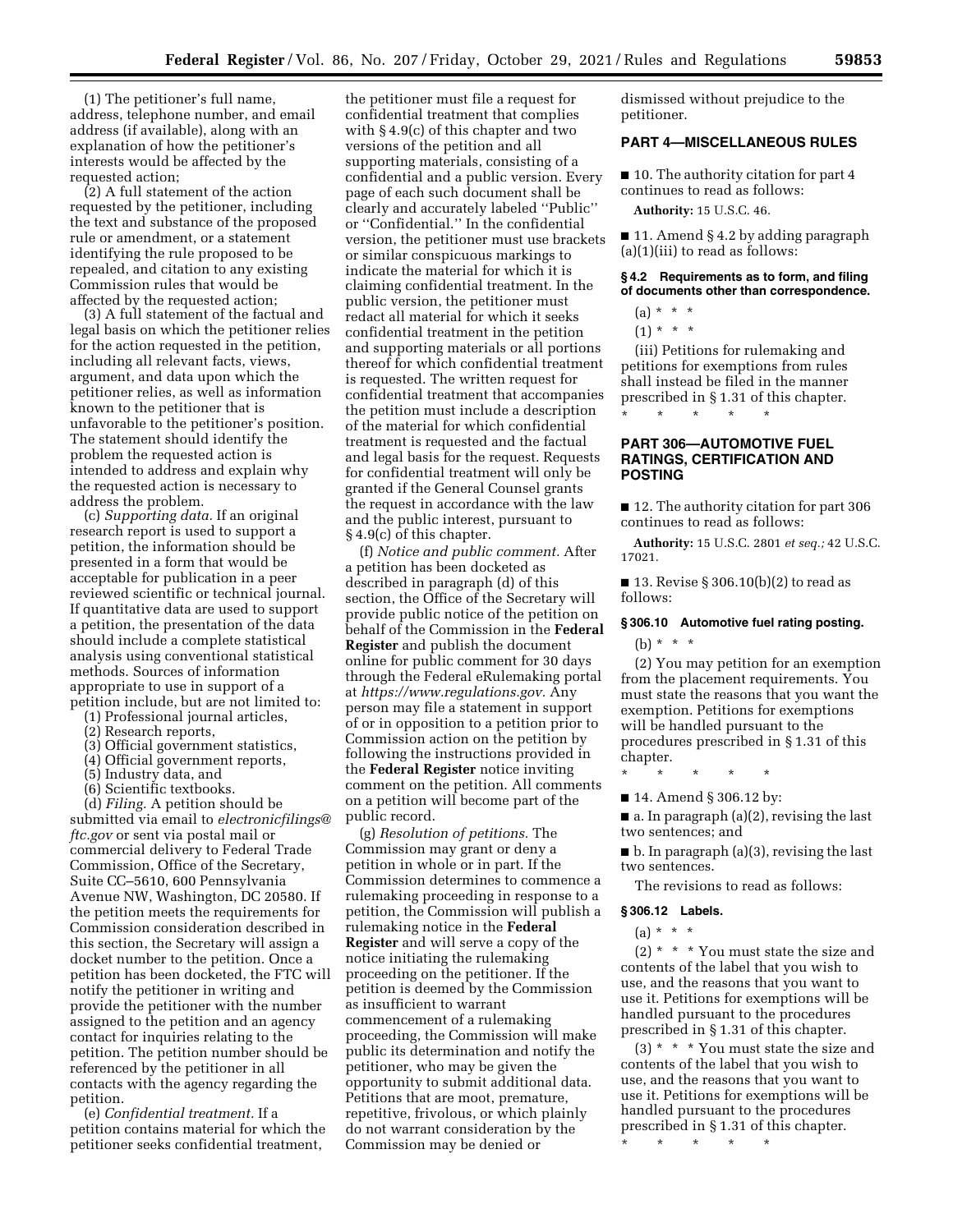## **PART 309—LABELING REQUIREMENTS FOR ALTERNATIVE FUELS AND ALTERNATIVE FUELED VEHICLES**

■ 15. The authority citation for part 309 continues to read as follows:

**Authority:** 42 U.S.C. 13232(a).

■ 16. Revise § 309.15(b)(2) to read as follows:

#### **§ 309.15 Posting of non-liquid alternative vehicle fuel rating.**

 $*$  \*

(b) \* \* \*

(2) You may petition for an exemption from the placement requirements by writing the Secretary of the Federal Trade Commission, Washington, DC 20580. You must state the reasons that you want the exemption. Petitions for exemptions will be handled pursuant to the procedures prescribed in § 1.31 of this chapter.

- \* \* \* \* \*
- 17. Amend § 309.17 by:

■ a. In paragraph (a)(1), revising the last two sentences; and

 $\blacksquare$  b. In paragraph (a)(2), revising the last two sentences.

The revisions to read as follows:

#### **§ 309.17 Labels.**

- \* \* \* \* \*
- (a) \* \* \*

 $(1)$  \* \* \* You must state the size and contents of the label that you wish to use, and the reasons that you want to use it. Petitions for exemptions will be handled pursuant to the procedures prescribed in § 1.31 of this chapter.

 $(2)$  \* \* \* You must state the size and contents of the label that you wish to use, and the reasons that you want to use it. Petitions for exemptions will be handled pursuant to the procedures prescribed in § 1.31 of this chapter.

\* \* \* \* \*

# **PART 323—MADE IN USA LABELING RULE**

■ 18. The authority citation for part 323 continues to read as follows:

**Authority:** 15 U.S.C. 45a.

■ 19. Revise § 323.6 to read as follows:

#### **§ 323.6 Exemptions.**

Any person to whom this rule applies may petition the Commission for a partial or full exemption. The Commission may, in response to petitions or on its own authority, issue partial or full exemptions from this part if the Commission finds application of the rule's requirements is not necessary to prevent the acts or practices to which the rule relates. The Commission shall

resolve petitions using the procedures provided in § 1.31 of this chapter. If appropriate, the Commission may condition such exemptions on compliance with alternative standards or requirements to be prescribed by the Commission.

## **PART 500—REGULATIONS UNDER SECTION 4 OF THE FAIR PACKAGING AND LABELING ACT**

■ 20. The authority citation for part 500 continues to read as follows:

**Authority:** 15 U.S.C. 1453, 1454, 1455.

■ 21. Amend § 500.3 by revising paragraph (e) to read as follows:

#### **§ 500.3 Prohibited acts, coverage, general labeling requirements, exemption procedures.**

\* \* \* \* \* (e) Proceedings for the promulgation of such exempting regulations may be commenced by the Commission upon its own initiative or pursuant to petition filed with the Secretary by any interested person or group stating reasonable grounds for the proposed exemption, pursuant to § 1.31 of this chapter.

By direction of the Commission, Commissioner Christine S. Wilson dissenting.

**April J. Tabor,** 

*Secretary.* 

#### **The Following Will Not Appear in the Code of Federal Regulations**

## **Statement of Chair Lina M. Khan**

A key priority of mine is ensuring that the FTC is regularly hearing and learning from the broader public, including the consumers, workers, and honest businesses we strive to protect. Guarding against insularity is a constant challenge for virtually all federal agencies, and ensuring the FTC is accessible even to those who lack well-heeled counsel or personal connections is essential to our institutional credibility. Introducing these open meetings and inviting public comments on a monthly basis has been part of an effort to democratize our work in this way.

Today, we are taking this effort one step further by implementing changes to our procedures around rulemaking. Congress granted the FTC the power to issue rules, equipping us with a vital tool to protect the public from harmful business practices. Interested members of the public will be able to petition the FTC to invoke its rulemaking and other authorities to advance its mission. The new procedures provide clearer guidance to the public on how to file a petition with the Commission and what steps the Commission will take after receiving a petition. These revised procedures will help ensure that all interested parties will have effective and meaningful access to the petition process. Each petition for rulemaking will be made publicly available;

petitioners will be provided an agency point of contact to assist them throughout the process; and all petitions will be put out for comment so others can comment on them. Finally, the new procedures ensure that petitioners are notified of a Commission decision on the petition one way or another.

As Chair, I am fully committed to finding ways to ensure our agency is directly connected to and responsive to the public we serve, and I welcome additional ideas for how we can modify our agency's processes to better meet these goals.

#### **Statement of Commissioner Rohit Chopra**

The Constitution of the United States guarantees the right ''to petition the Government.'' The Administrative Procedure Act also requires that an ''agency shall give an interested person the right to petition for the issuance, amendment, or repeal of a rule.'' Federal agencies across the government have moved toward more transparent procedures to allow the public to file petitions for rulemaking. Unfortunately, Commissioners spanning multiple administrations pursued a more secretive and less accountable policy when individuals exercised their First Amendment rights.

The FTC used to publish routinely the petitions it received to allow for public inspection. Those petitions came on a wide range of concerns. For example, Commissioners received petitions on everything from the labeling of cage-free eggs, health benefit claims, and immigration consulting. In 2011, Commissioners largely abandoned the practice of publishing these petitions. While we have resumed publication of these petitions, we have not done so consistently or in an orderly fashion.

In 2019, the New Civil Liberties Alliance, a conservative legal advocacy group, petitioned the FTC to pursue a rulemaking regarding the procedures for defending agency guidance when challenged in court. My initial review suggested the actions requested in the petition may not have been the best use of resources, but the petition was not frivolous. I unsuccessfully argued to my colleagues that we should post the petition and solicit comment on it, along with others, consistent with the best practices published by the Administrative Conference of the United States, rather than what amounted to pretending we never received it. Even if we disagree, we shouldn't silence or censor them.

The proposed rule changes will reverse the inappropriate practices implemented by prior Commissioners and allow interested persons to submit petitions for rulemaking. Petitions properly submitted will be posted for public inspection and the public will be allowed to comment.

This system is not perfect. Dark money groups funded by regulated entities may submit petitions and may manufacture fake comments, as federal agencies have seen in other regulatory proceedings. However, initiatives like these help loosen the grip large, dominant firms have held in order to secretly influence and dictate the agenda of this agency. Small businesses and community groups can't afford to hire highpriced FTC alumni with special access and